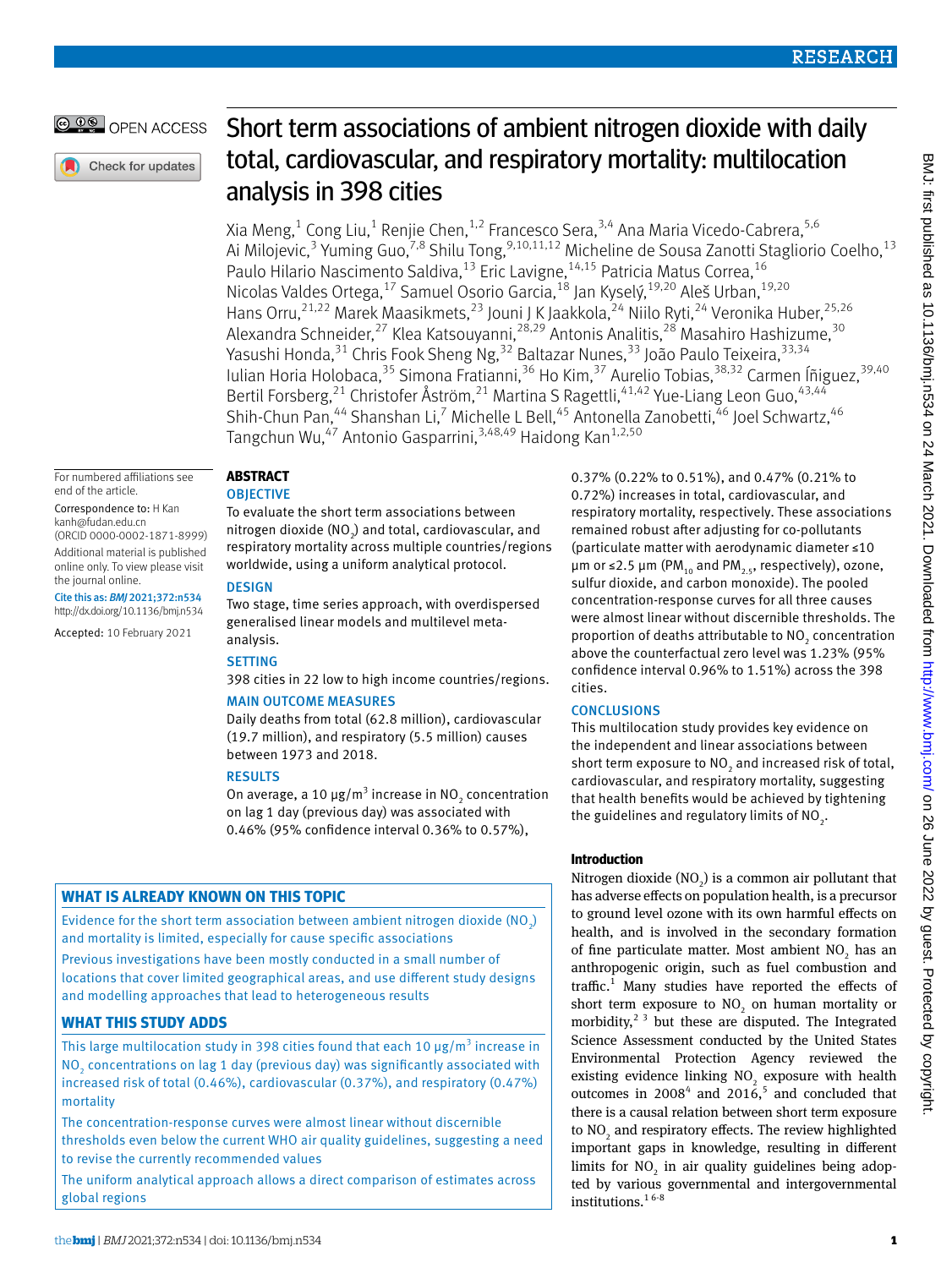Several epidemiological studies have investigated the association between  $NO_2$  and total mortality,  $9$  but with important limitations. Firstly, most focused on total non-accidental deaths, with only a few assessing cause specific mortality, such as respiratory and cardiovascular outcomes. Moreover, potential features of associations between  $NO<sub>2</sub>$  and mortality, such as non-linearity, thresholds, and lag structures, remain to be clarified. More importantly, questions remain about whether  $NO<sub>2</sub>$  has an independent effect on mortality, or if the observed associations can be explained by confounding effects of co-pollutants. Finally, current publications mainly include studies performed in single cities or countries, with the problem of publication bias and difficulties in integrating results from different analytical approaches. Furthermore, emissions in different contexts, population characteristics, and the reliability of routine health data and vital statistics limited the generalisability of such evidence.

This study aimed to examine these limitations by investigating the short term association between NO<sub>2</sub> and mortality across numerous countries/regions worldwide, using data from the Multi-City Multi-Country Collaborative Research Network ([https://](https://mccstudy.lshtm.ac.uk/) [mccstudy.lshtm.ac.uk/\)](https://mccstudy.lshtm.ac.uk/). The assessment takes advantage of a uniform analytical framework based on stateof-the-art epidemiological methodologies to estimate flexible exposure-response associations, to integrate results across cities and countries, and to quantify the excess mortality attributable to short term  $NO<sub>2</sub>$ exposure.

#### **Methods**

#### Data collection

We obtained health and environmental data from the Multi-City Multi-Country database, which has been described in previous publications. $10^{-11}$  Our analysis was limited to locations where ground level NO<sub>2</sub> measurements were available—a total of 398 cities in 22 countries/regions, with different study periods based on data availability. The geographical distribution of cities with  $NO<sub>2</sub>$ , and the corresponding annual mean concentrations during the study periods are shown in eFigure 1. Mortality data were obtained from local authorities within each country/region. Causes of death were classified according to the international classification of diseases, 9th and 10th revision (ICD-9 and ICD-10) codes, where available. In each location, mortality is represented by daily counts of either non-external causes (ICD-9: 0-799; ICD-10: A0-R99) or, where not available, all cause mortality. We also collected mortality data for two main causes in 16 countries: cardiovascular disease (ICD-10, codes I00-I99) and respiratory disease (ICD-10, codes  $[100 - 199]$ .<sup>12</sup>

Daily concentrations of particulate matter and other gaseous pollutants, including particulate matter with aerodynamic diameter ≤10 μm or ≤2.5 μm (PM<sub>10</sub> and  $PM_{2.5}$ , respectively), ozone  $(O_3)$ , sulfur dioxide  $(SO_2)$ , and carbon monoxide (CO), were obtained from the same fixed site monitoring stations as for  $NO_2$ , where available, to adjust for potential confounding by copollutants. We also collected daily data on weather variables, including mean temperature and mean relative humidity from local meteorological bureaux or other statistical authorities. The overall missing rate for all cause mortality,  $NO<sub>2</sub>$ , and temperature time series was 0.13%, 4.4%, and 1.2%, respectively. Detailed information on missing data is summarised in the appendix (eMethod 1.1 and eTable 7).

#### Statistical analysis

The associations of  $\mathrm{NO}_2$  with daily total, cardiovascular, and respiratory mortality were assessed using the same analytical protocol in all locations, based on extension of a two stage design widely used in previous multilocation time series studies.<sup>13 14</sup>

In the first stage, we estimated the city specific associations using a time series quasi-Poisson generalised linear regression model featuring a natural cubic spline function of time with seven degrees of freedom (df) per year to control for unmeasured temporal trends and indicators for day of the week. Temperature was adjusted using a natural spline function with 6 df. Relative humidity was adjusted with the same spline function with 3 df in cities where such data were available. For the potential lag effect of  $NO<sub>2</sub>$  and temperature, we a priori selected the moving average of lag 0-3 days to control temperature according to modelling choices of many previous studies. $14$  15 We modelled the association between  $\rm NO_2$  and mortality using a distributed lag model with a linear lag response function, inspecting the lag structure on a single lag day of 0 to 3, and moving average of the present and previous day (lag 0-1) to identify the optimal lag choices.

In the second stage, we used a new multilevel metaanalytical approach to summarise the city specific associations.16 Briefly, this model defines more complex random effects structures that account for the hierarchical structure of the data—namely, cities nested within countries, and provides the best linear unbiased predictors for the associations between  $NO<sub>2</sub>$  and mortality at both levels.<sup>16</sup> We computed the global, country, and city specific estimates and 95% confidence intervals as percentage change in daily mortality per 10  $\mu$ g/m<sup>3</sup> increase of NO<sub>2</sub> concentrations. Potential heterogeneity across cities was assessed with Cochran Q tests and  $I^2$  statistics. Finally, we computed the proportion of deaths attributable to  $NO_2$  exposure above the counterfactual zero level (since there was no obvious threshold level) and presented the population attributable fraction (%) at the country level, which can be calculated as follows:

### RR=exp(â×∆X) PAF%=(RR-1/RR)×100%

Where RR is the relative risk of mortality associated with  $NO<sub>2</sub>$  for each country,  $\Delta X$  is the difference between the current annual concentration of  $NO<sub>2</sub>$  and the counterfactual zero level, â is the country specific mortality estimate.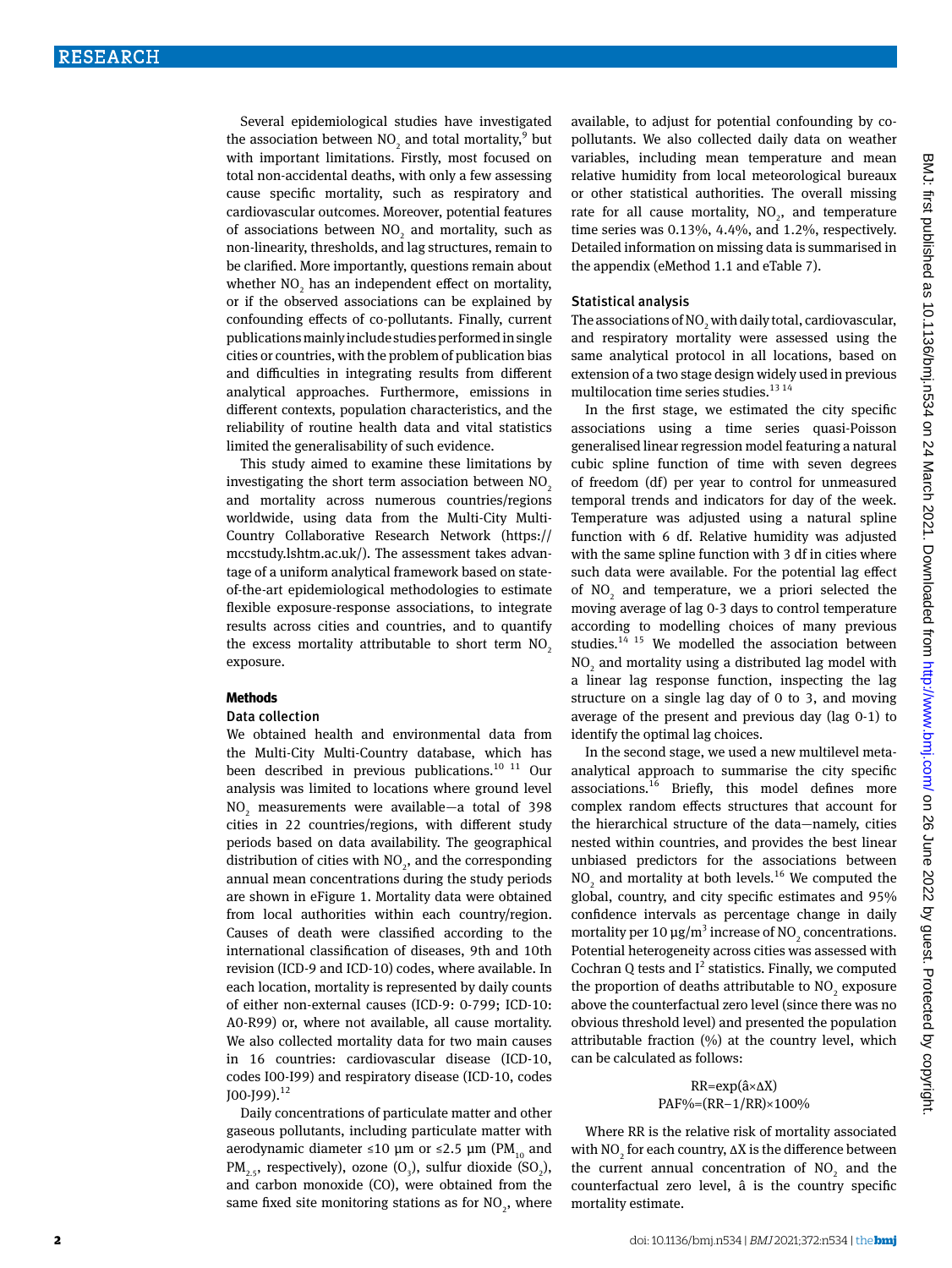We extended the main models to assess specific features of the association. Firstly, we fitted models with two pollutants using the other co-pollutants, assessing the robustness of the estimates through likelihood ratio tests. Countries/regions with unavailable data for co-pollutants were excluded accordingly; therefore, the number of countries/regions in eTable 3 varied by co-pollutants. Secondly, we conducted regional analyses (eTable 2 and eTable 4) and explored potential effect modifiers (such as long term air pollution concentrations, temperature, and gross domestic product) on the associations between  $NO<sub>2</sub>$ and total mortality based on the main models. Finally, we explored potential non-linearity in the associations and pooled the concentration-response relation curve using a meta-smoothing approach applied in previous studies,  $14 \frac{17}{17}$  modelling NO<sub>2</sub> as a non-linear term through a natural spline function with knots at 20 and 40 μg/m<sup>3</sup>.

We conducted several sensitivity analyses to test the robustness of our estimates, including alternative choices for controlling for temperature, alternative placements of knots for testing non-linear exposureresponse between  $NO<sub>2</sub>$  and mortality, a comparison of models with and without adjustment for humidity, a test for seasonal differences modelled through an interaction with an indicator of warm/cold season (May-September *v* October-April for northern hemisphere, and vice versa for southern hemisphere), and comparing the associations within different time periods with a cutoff point at year 2000 (around the median year of each country's time period).

We conducted all statistical analyses in R software (version 3.3.1), using the stats and dlnm packages for fitting first stage models and the mixmeta package for performing multilevel meta-analyses. We presented the percentage change of mortality for a 10  $\mu$ g/m<sup>3</sup> increase in  $\rm NO_2$  concentrations. P values less than 0.05 were considered statistically significant in all analyses.

#### Patient and public involvement

This analysis used health data at the aggregated level, and thus there is no patient or public involvement. No patients were involved in setting the research question or the outcome measures, nor were they involved in developing plans for recruitment, design, or implementation of the study. No patients were asked to advise on interpretation or writing up of results. There are no plans to disseminate the results of the research to study participants or relevant patients.

#### **Results**

#### Descriptive statistics

This analysis included 62.8 million deaths from total or non-external causes, including 19.7 and 5.5 million deaths from cardiovascular diseases and respiratory diseases, respectively (table 1), covering the study period from 1973 to 2018. Cardiovascular deaths accounted for 31.4% of total deaths among all countries, ranging from 19.9% in Thailand to 50.4% in the Czech Republic; while respiratory deaths

#### Regression results

Figure 1 illustrates the estimated pooled associations between  $\mathrm{NO}_2$  and total, cardiovascular, and respiratory mortality on different lag days. Results suggested that the magnitude of associations increased from the current (lag 0) to the previous day (lag 1) and then decreased on lag 2 day for all three endpoints. In addition, considering its causal respiratory effect,<sup>5</sup> we used  $NO_2$  concentration on lag 1 day as the main lag value for  $NO<sub>2</sub>$  in subsequent analysis.

Table 2 displays the country specific and pooled estimates for the associations of  $NO<sub>2</sub>$  (lag 1) with total, cardiovascular, and respiratory mortality. Across 398 cities, a 10  $\mu$ g/m<sup>3</sup> increase in NO<sub>2</sub> concentrations was associated with an increase of 0.46% (95% confidence interval 0.36% to 0.57%) in total mortality; while across 362 cities with available data, the corresponding increases were 0.37% (95% confidence interval 0.22% to 0.51%) and 0.47% (95% confidence interval 0.21% to 0.72%), respectively, for cardiovascular and respiratory mortality. The country specific estimates showed considerable variations. Consistently positive associations of  $NO<sub>2</sub>$  with total mortality were seen, ranging from 0.17% to 0.70% for total mortality. Estimates were less precise for cause specific associations, although generally indicating an increased risk.

Figure 2 shows the results of the model with nonlinear terms for estimating the effect of the association between  $NO<sub>2</sub>$  and mortality, indicating positive and almost linear concentration-response curves for total, cardiovascular, and respiratory mortality, with no discernible thresholds. Thus a counterfactual scenario at 0  $\mu$ g/m<sup>3</sup> was defined to assess the mortality impacts in each country based on the current study sample (table 3). Although we recognise that this level is not practical from a policy standpoint, our analysis provides insight into the overall health burden from  $NO<sub>2</sub>$ . The population attributable fraction (%) ranged from 0.28% (95% confidence interval 0.05% to 0.51%) in Finland and 3.05% (95% confidence interval 1.79% to 4.29%) in Greece, with a pooled population attributable fraction (%) of 1.23% (95% confidence interval: 0.96% to 1.51%) across the 398 cities.

In the models with two pollutants (eTable 3), the associations of  $NO<sub>2</sub>$  with total mortality were robust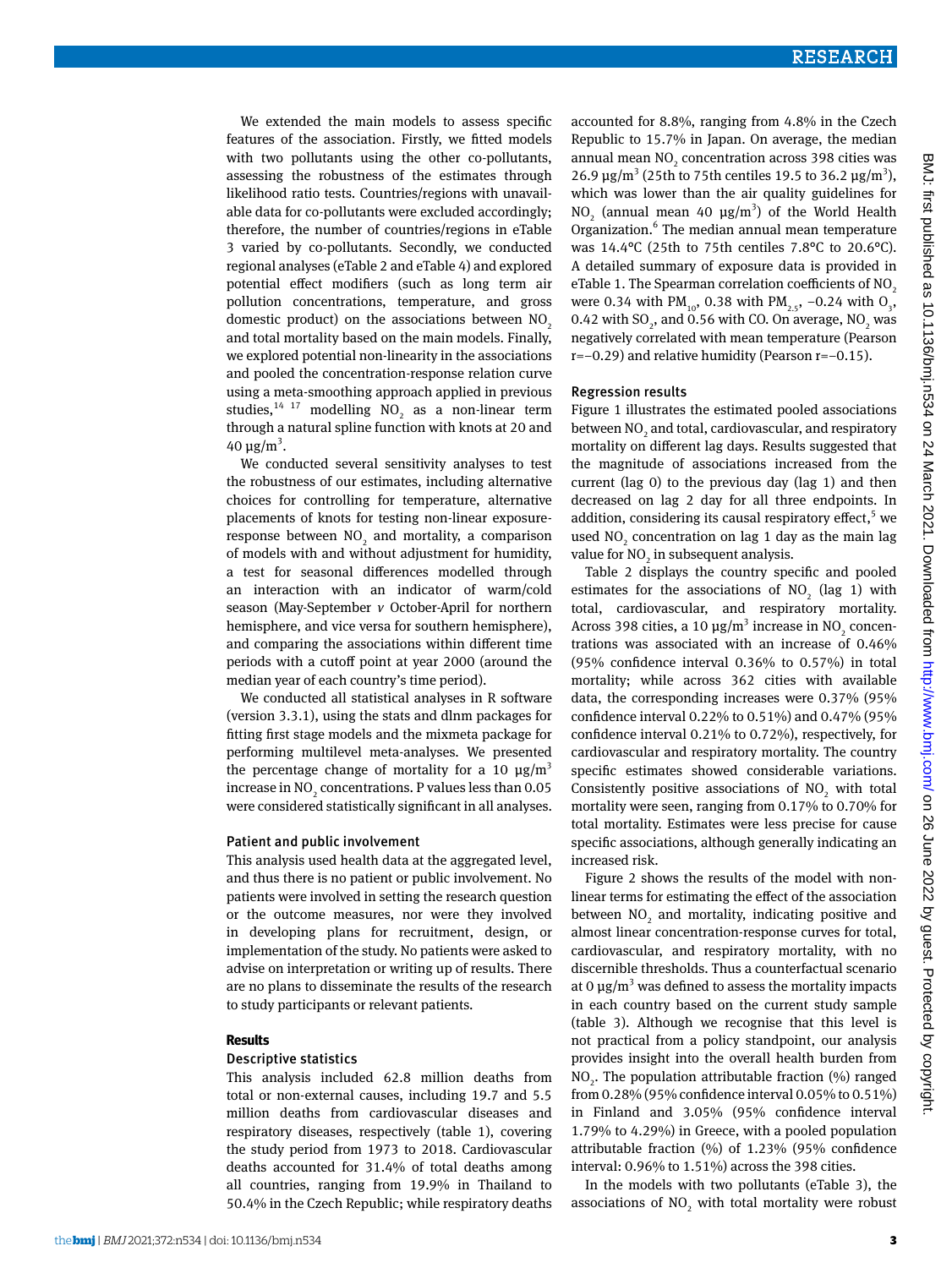| Table 1   Mortality and environmental data in 398 cities of 22 countries/regions |                         |           |                                  |                |             |                                            |                         |  |
|----------------------------------------------------------------------------------|-------------------------|-----------|----------------------------------|----------------|-------------|--------------------------------------------|-------------------------|--|
| Country                                                                          | No of                   |           | Number of deaths (in thousands)* |                |             | Median (interquartile range)               |                         |  |
| /region                                                                          | cities                  | Period    | <b>Total</b>                     | Cardiovascular | Respiratory | NO <sub>2</sub> ( $\mu$ g/m <sup>3</sup> ) | Temperature (°C)        |  |
| Australia                                                                        | 3                       | 1988-2009 | 1178.0                           | <b>NA</b>      | <b>NA</b>   | 21.4 (14.1-27.9)                           | 18.1 (14.7-21.2)        |  |
| <b>Brazil</b>                                                                    | $\mathbf{1}$            | 1997-2011 | 916.2                            | <b>NA</b>      | <b>NA</b>   | 84.9 (62.6-115.3)                          | 20.6 (18-22.9)          |  |
| Canada                                                                           | 25                      | 1986-2015 | 3617.6                           | 1220.7         | 307.8       | 23.7 (15.6-33.8)                           | $7.4 (-0.9 - 15.7)$     |  |
| Chile                                                                            | 3                       | 2005-13   | 316.8                            | <b>NA</b>      | <b>NA</b>   | 21.6 (13.9-32.4)                           | 13.7 (10.7-17.2)        |  |
| China                                                                            | 15                      | 1996-2015 | 1201.7                           | 468.0          | 164.7       | 46.5 (36.2-60.4)                           | $16.3(6.5-23.5)$        |  |
| Colombia                                                                         | $\mathbf{1}$            | 1998-2013 | 426.3                            | 123.8          | 46.3        | 30.5 (23.3-37.9)                           | 13.9 (13.2-14.5)        |  |
| Czech Republic                                                                   | $\mathbf{1}$            | 1994-2015 | 287.5                            | 145.0          | 13.9        | 30.8 (24.2-38.7)                           | $9.2(2.7-15.3)$         |  |
| Estonia                                                                          | 4                       | 1997-2015 | 133.8                            | <b>NA</b>      | <b>NA</b>   | $11.4(7.6-16.7)$                           | $6.0$ ( $-0.1 - 13.6$ ) |  |
| Finland                                                                          | $\mathbf{1}$            | 1994-2014 | 153.3                            | 57.4           | 9.7         | $6.8(4.3-11.7)$                            | $5.9(0.0-13.8)$         |  |
| Germany                                                                          | 12                      | 1993-2015 | 3105.9                           | <b>NA</b>      | <b>NA</b>   | 29.6 (21.8-38.4)                           | $10.5(4.8-15.9)$        |  |
| Greece                                                                           | $\mathbf{1}$            | 2001-10   | 288                              | 136.2          | 28.8        | 50.2 (39.6-61.6)                           | 17.9 (12.9-24.9)        |  |
| Japan                                                                            | 47                      | 2011-15   | 1885                             | 496.7          | 296.0       | $16.7(12.1-23.4)$                          | $16.1 (7.6 - 22.7)$     |  |
| Portugal                                                                         | 5                       | 1990-2018 | 1750.7                           | 659.8          | 165.9       | 14.9 (10.0-21.7)                           | 15.4 (11.5-19.9)        |  |
| Romania                                                                          | 8                       | 1994-2016 | 951.1                            | <b>NA</b>      | <b>NA</b>   | 25.6 (17.7-36.2)                           | $11.4(3.4-18.9)$        |  |
| South Korea                                                                      | $\overline{7}$          | 1992-2015 | 2245.3                           | 547.5          | 133.3       | 43.7 (33.0-57.5)                           | $14.9(5.7-21.9)$        |  |
| Spain                                                                            | 48                      | 1990-2014 | 2929.6                           | 1011.8         | 330.8       | 26.4 (20.2-33.9)                           | 14.9 (10.2-20.7)        |  |
| Sweden                                                                           | $\mathbf{1}$            | 1990-2010 | 201.2                            | 91.3           | 15.9        | 26.8 (20.0-34.8)                           | $6.8(1.2-13.9)$         |  |
| Switzerland                                                                      | 8                       | 1995-2013 | 243.6                            | 90.7           | 16.0        | 32.3 (24.0-42.0)                           | $10.7(4.4-16.5)$        |  |
| Taiwan                                                                           | $\overline{\mathbf{3}}$ | 1994-2014 | 1209.6                           | 269.4          | 116.5       | 42.2 (31.6-54.7)                           | 24.9 (20.4-28.0)        |  |
| Thailand                                                                         | 18                      | 1999-2008 | 843.4                            | 167.8          | 110.2       | 22.0 (16.3-30.4)                           | 28.0 (26.4-29)          |  |
| United Kingdom                                                                   | 39                      | 1990-2016 | 5413.4                           | 1978.9         | 799.2       | 25.6 (17.9-35.6)                           | $10.4(6.6-14.7)$        |  |
| <b>United States</b>                                                             | 147                     | 1973-2006 | 33502.8                          | 12 3 0 3.5     | 2904.9      | 28.7 (20.8-38.6)                           | 14.7 (7.2-21.8)         |  |
| Pooled                                                                           | 398                     | 1973-2018 | 62800.8                          | 19768.5        | 5459.9      | 26.9 (19.5-36.2)                           | 14.4 (7.8-20.6)         |  |

NO<sub>2</sub>=nitrogen dioxide; NA=not available.

\*Mortality data from cardiovascular and respiratory diseases were not available in Australia, Brazil, Chile, Estonia, Germany, and Romania.

to the adjustment of co-pollutants. The estimates of  $NO<sub>2</sub>$  mortality associations increased slightly with adjustment of  $SO_2$ ,  $O_3$ , and CO. Although the effect estimates decreased by 19% (P=0.08) and 21% (P=0.08) after adjusting for  $PM_{10}$  and  $PM_{2.5}$ , respectively, the associations were still positive and statistically significant.

In the sensitivity analyses, compared with main models, the estimates for the associations of  $NO<sub>2</sub>$ with mortality were generally similar when adjusting for temperature with different lag structures, except for a smaller association when using the lag of the present and mean of the previous three days (eFigure 2). The use of alternative knots did not substantially

1.2 Percentage change in mortality (%) **Percentage change in mortality (%)**<br> **Percentage change in mortality**<br>  $\begin{bmatrix}\n0.8 \\
0.8\n\end{bmatrix}$ 0.8 0.4  $\mathcal{C}_{\mathcal{C}}$ -0.4 -0.8 lago lago lag 2 lag<br>1981 )<br>1080 lago lago laga<sup>2</sup> lag<br>1981 )<br>1001 lago l<sub>ago</sub> laga.<br>Laga lag<br>1981 )<br>1001 **Respiratory Total Cardiovascular mortality mortality mortality**

Fig 1 | Relative risks of total, cardiovascular, and respiratory mortality associated with a 10 μg/m $^3$  increase in nitrogen dioxide (NO $_{\rm 2}$ ) on different lag days for NO $_{\rm 2}$ . Lags indicate the time difference between the NO<sub>2</sub> exposure and the outcome. Lag 0=the present day; lag 1=the previous day; lag 2=the day before lag 1; lag 3=the day before lag 2; lag 0-1=the two day moving average of the present day and the previous day

change the shape of the concentration-response curves (eFigure 3). The associations of  $NO<sub>2</sub>$  with total and cause specific mortality did not change with or without adjustment of relative humidity (eTable 5). We found no evidence of seasonal difference in the association of  $NO<sub>2</sub>$  with mortality (P=0.68), with the estimate for the cold season (0.51%, 95% confidence interval 0.41% to 0.60%) similar to that of the warm season (0.43%, 95% confidence interval 0.31% to 0.50%). Finally, the estimates for all three endpoints were nearly the same for different time periods (eTable 6).

#### **Discussion**

#### Principal findings

A key advantage of this epidemiological study on the short term association of  $NO<sub>2</sub>$  with daily mortality is the analysis of a large dataset using the same analytical protocol, which allows a valid comparison among countries and regions of the world. We found robust associations of  $NO<sub>2</sub>$  with daily mortality from total, cardiovascular, and respiratory causes that were independent of concomitant exposures to other air pollutants. More importantly, we pooled a concentration-response curve for  $NO<sub>2</sub>$  at the global level, suggesting an almost linear association, with no discernible thresholds. This result suggests that  $\rm NO_2$  is associated with considerable health risks even at levels below health based standards and guidelines, including the current WHO air quality guidelines.

Among the 398 cities, the risk of total mortality increased by 0.46% for every 10  $\mu$ g/m<sup>3</sup> increase in NO<sub>2</sub> concentrations. The magnitude of the association is comparable with the result from one previous systematic review, which included studies in 26 cities world-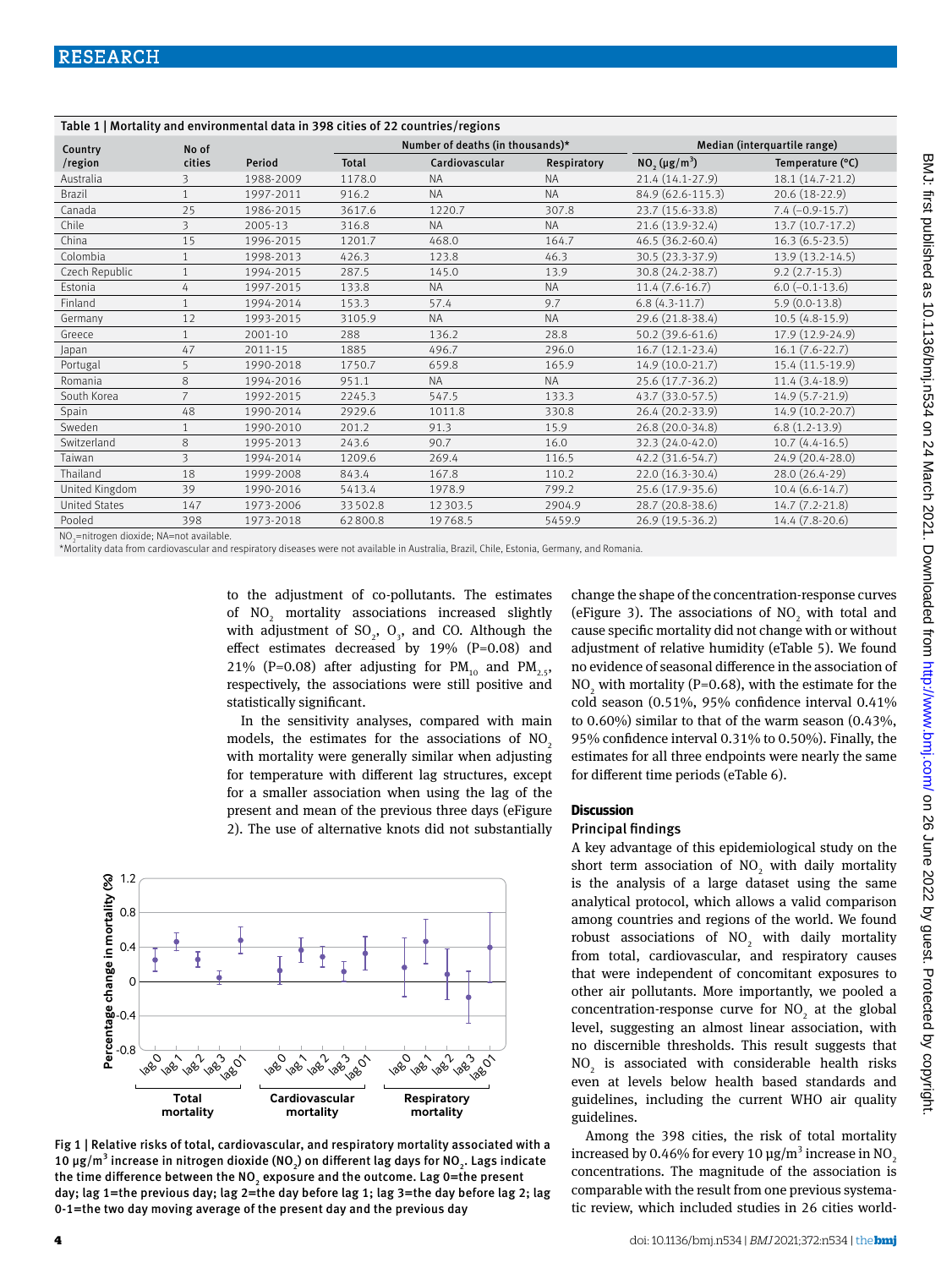|                      |                | <b>Total mortality</b>        |                | Cardiovascular mortality      | <b>Respiratory mortality</b> |                               |
|----------------------|----------------|-------------------------------|----------------|-------------------------------|------------------------------|-------------------------------|
| Country/region       | $No*$          | Mean change (%; 95% CI)       | $No*$          | Mean change (%; 95% CI)       | $No*$                        | Mean change (%; 95% CI)       |
| Australia            | 3              | $0.64$ (0.36 to 0.93)         | $\Omega$       | <b>NA</b>                     | $\circ$                      | <b>NA</b>                     |
| <b>Brazil</b>        | $\mathbf{1}$   | $0.34(0.22 \text{ to } 0.47)$ | $\Omega$       | <b>NA</b>                     | $\Omega$                     | <b>NA</b>                     |
| Canada               | 25             | $0.62$ (0.47 to 0.76)         | 24             | $0.45(0.23 \text{ to } 0.67)$ | 24                           | $0.52$ (0.10 to 0.94)         |
| Chile                | 3              | 0.53(0.39 to 0.67)            | $\mathbf{O}$   | <b>NA</b>                     | $\circ$                      | <b>NA</b>                     |
| China                | 15             | $0.57$ $(0.31$ to $0.83)$     | 13             | $0.54$ $(0.34$ to $0.73)$     | 13                           | $0.76$ (0.41 to 1.12)         |
| Colombia             |                | 0.31(0.01 to 0.61)            |                | $0.28$ (-0.09 to 0.66)        |                              | $-0.05$ ( $-0.75$ to 0.67)    |
| Czech Republic       |                | $0.46$ (0.16 to 0.76)         |                | $0.37$ (0.01 to 0.73)         |                              | $0.42$ (-0.34 to 1.18)        |
| Estonia              | 4              | $0.40$ (0.06 to 0.74)         | $\mathbf{O}$   | <b>NA</b>                     | $\circ$                      | <b>NA</b>                     |
| Finland              |                | $0.41$ (0.08 to 0.75)         | $\mathbf{1}$   | $0.39$ (-0.01 to 0.79)        | $\mathbf{1}$                 | $0.50$ (-0.27 to 1.28)        |
| Germany              | 12             | $0.62$ (0.47 to 0.78)         | $\mathbf{O}$   | <b>NA</b>                     | $\Omega$                     | <b>NA</b>                     |
| Greece               |                | $0.62$ (0.36 to 0.88)         | $\mathbf{1}$   | $0.47$ (0.15 to 0.80)         | $\mathbf{1}$                 | $0.84$ (0.20 to 1.49)         |
| Japan                | 47             | 0.36(0.19 to 0.54)            | 47             | $0.18$ (-0.10 to 0.45)        | 47                           | 0.70 (0.27 to 1.12)           |
| Portugal             | 5              | $0.52$ (0.37 to 0.66)         | 5              | $0.22$ (-0.07 to 0.51)        | 5                            | $0.13$ (-0.40 to 0.66)        |
| Romania              | 8              | 0.27 (0.07 to 0.48)           | $\mathbf{O}$   | <b>NA</b>                     | $\Omega$                     | <b>NA</b>                     |
| South Korea          | $\overline{7}$ | $0.41(0.12 \text{ to } 0.70)$ | $\overline{7}$ | $0.48$ (0.25 to 0.71)         |                              | $0.48(0.05 \text{ to } 0.91)$ |
| Spain                | 48             | 0.70 (0.51 to 0.88)           | 47             | 0.53 (0.25 to 0.81)           | 47                           | 0.88 (0.40 to 1.35)           |
| Sweden               |                | $0.55(0.27 \text{ to } 0.83)$ |                | $0.21$ (-0.16 to 0.59)        |                              | $0.41$ (-0.34 to 1.15)        |
| Switzerland          | 8              | $0.24 (-0.07 to 0.55)$        | 8              | $0.52$ (0.16 to 0.88)         | 8                            | $0.24 (-0.47 to 0.96)$        |
| Taiwan               | 3              | $0.52$ (0.28 to 0.76)         | 3              | $0.37$ (0.07 to 0.67)         | 3                            | $0.22$ (-0.29 to 0.74)        |
| Thailand             | 18             | $0.32(0.13 \text{ to } 0.51)$ | 18             | $0.38(0.03 \text{ to } 0.74)$ | 18                           | $0.69$ (0.10 to 1.28)         |
| United Kingdom       | 39             | $0.17$ (0.04 to 0.30)         | 39             | $0.10 (-0.09 to 0.28)$        | 39                           | $0.11 (-0.21 to 0.43)$        |
| <b>United States</b> | 147            | $0.57$ (0.46 to 0.68)         | 146            | 0.45(0.30 to 0.61)            | 146                          | $0.62$ (0.34 to 0.90)         |
| Pooled               | 398            | $0.46$ (0.36 to 0.57)         | 362            | 0.37 (0.22 to 0.51)           | 362                          | $0.47$ $(0.21$ to $0.72)$     |
|                      |                |                               |                |                               |                              |                               |

Table 2 | Percentage changes in total, cardiovascular, and respiratory mortality associated with increase of 10 µg/m<sup>3</sup> in nitrogen dioxide on lag 1 day. Results are shown as percentage (95% confidence interval)

NA=not available.

\*Number of cities with available data within the country or region.

wide and reported an estimate of 0.78% for all cause mortality with the same  $NO<sub>2</sub>$  increment as ours.<sup>18</sup> The other multilocation study conducted in Europe (known as the Air Pollution on Health: a European Approach (APHEA)2 project) found a smaller effect estimate with an increase of 0.30% (95% confidence interval 0.22% to 0.38%) in all cause mortality associated with a 10  $\mu$ g/m<sup>3</sup> increase in NO<sub>2</sub>.<sup>19</sup> Our estimate is somewhat smaller than some multilocation studies conducted in a single country. For a 10  $\mu$ g/m<sup>3</sup> increase in NO<sub>2</sub>, a multilocation study in China observed a 0.91% (95% confidence interval 0.70% to 1.12%) increase in total mortality<sup>20</sup>; another study in Italy reported an estimate of 2.09% (95% confidence interval 0.96% to 3.24%).<sup>21</sup> The differences in estimates do not necessarily reflect a diverse effect of NO<sub>2</sub> on health. Rather, the coverage of regions and time periods, population characteristics, and exposure patterns might contribute to these various findings. Furthermore, as found in our sensitivity analysis, different modelling specification for temperature would introduce fluctuation in the estimated associations.

The 2016 Integrated Science Assessment conducted by the US Environmental Protection Agency determined a causal relation between short term  $\mathrm{NO}_2^{}$  exposure and respiratory effects, whereas for total mortality and cardiovascular effects, the conclusion was "suggestive of, but not sufficient to infer, a causal relation." Our findings from this multilocation analysis add to the supporting evidence for causal associations between short term exposure to  $NO<sub>2</sub>$  and non-respiratory endpoints. Experimental investigations and controlled human exposure studies are needed to understand the non-respiratory effect of  $NO<sub>2</sub>$ .

There has been a long debate on whether exposure to  $NO<sub>2</sub>$  independently causes health effects, or whether it serves as a marker for a broader mixture of air pollutants, especially those related to traffic.<sup>5</sup> Findings from controlled human exposure and animal toxicological studies are scarce, but are key for indicating independent associations.<sup>22 23</sup> Although statistically adjusting the  $NO<sub>2</sub>$  association for another co-pollutant cannot conclusively show an independent effect, gathering evidence might contribute towards understanding this matter. In our analysis, the  $NO<sub>2</sub>$ mortality association decreased after adjustment of  $PM_{10}$  and  $PM_{25}$  but remained positive and statistically significant. A systematic review, including studies in 26 cities worldwide, found similarly that the effect estimates of  $NO<sub>2</sub>$  on total mortality decreased from 0.78% to 0.60%, but were still statistically significant after adjusting for PM.<sup>18</sup> Meanwhile, as found in our previous study, the association between PM and mortality was also influenced by  $NO<sub>2</sub>$ .<sup>15</sup> This association might indicate potential mutual confounding in the PM-mortality and  $NO<sub>2</sub>$ -mortality associations. On the other hand, the null estimates found in previous reports of  $\mathrm{NO}_2$  after adjustment of co-pollutants might be due to the smaller study sample, regional difference, and other uncertainties of study heterogeneity. Our multilocation study and meta-analysis provided robust evidence for the independent association between  $NO<sub>2</sub>$ and mortality.

Characterising the shape of the concentrationresponse curve helps to quantify the effect on public health of exposure to  $NO<sub>2</sub>$  and establish safe concentration limits. The shape of the concentrationresponse curve between effect on health and short term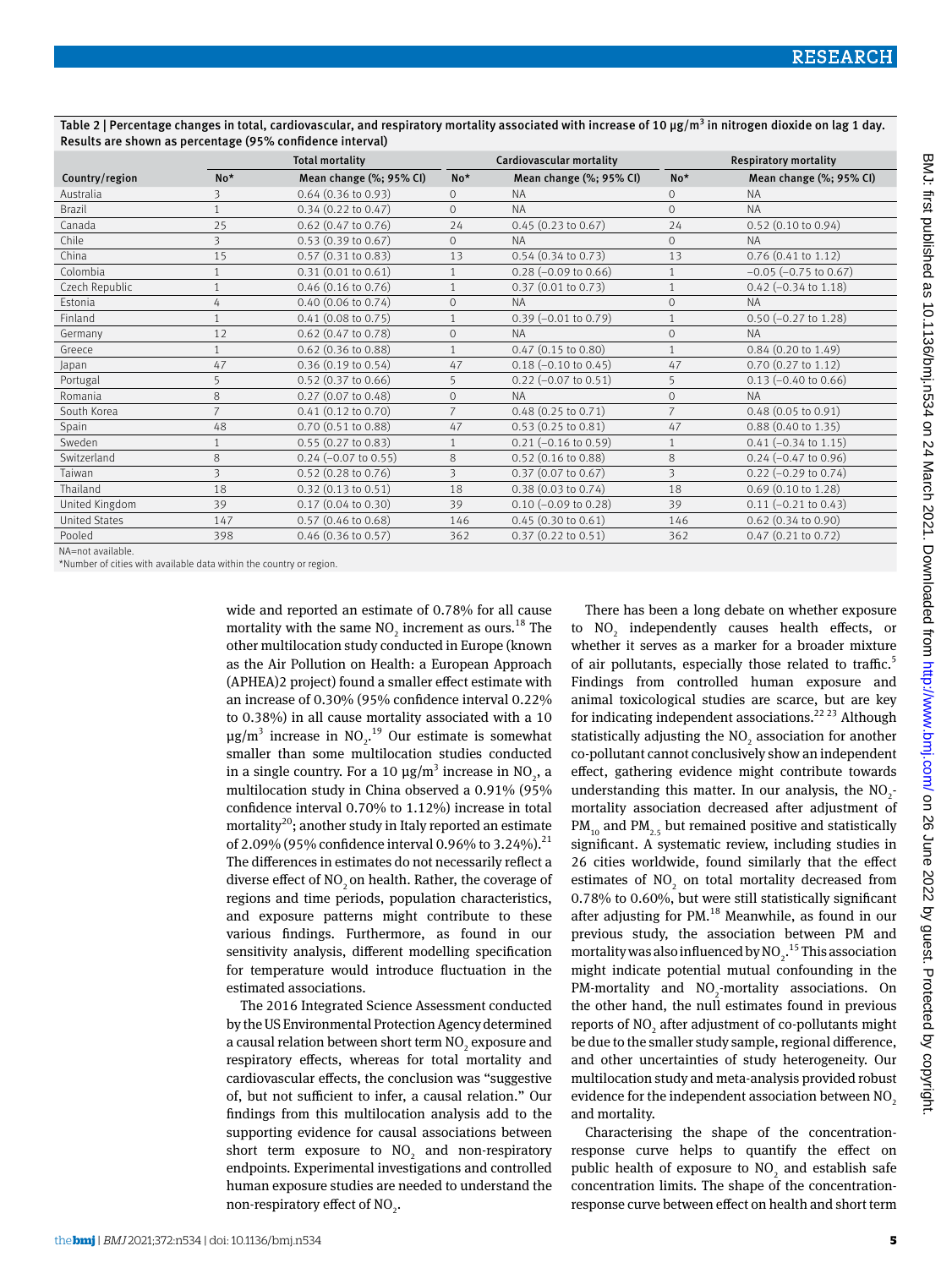

Fig 2 | Concentration-response curve between nitrogen dioxide (NO<sub>2</sub>) concentrations (lag 1) and total, cardiovascular, and respiratory mortality. The vertical scale can be interpreted as the relative change of the mean effect of NO<sub>2</sub> on mortality; the fraction of the curve below zero denotes a smaller estimate than the mean effect

exposure to  $\mathrm{NO}_2^{}$ , however, has only been examined in a small number of epidemiologic studies with a limited spatial scale. Our study provides pooled estimates of the concentration-response relation curves for short term exposure to  $NO_2$  and total, cardiovascular, and respiratory mortality across various cities and countries. Results show that the curves are almost linear with no obvious thresholds, suggesting that the level of  $NO_2$  below the current air quality guidelines is still hazardous to public health. We estimated that reduction in daily NO<sub>2</sub> concentration to a counterfactual zero level would reduce 1.25% of attributable deaths across the 398 cities. Although reduction of  $NO<sub>2</sub>$  to zero is infeasible, our analysis provides insight into the public health benefits of substantial reductions in  $NO<sub>2</sub>$ , suggesting considerable health benefits from stricter control of  $\mathrm{NO}_2$  emissions and tightening of the regulatory limits of  $\mathrm{NO}_2$  in future revisions of WHO air quality guidelines.

#### Strengths and limitations of the study

This multilocation study has several advantages. Firstly, the study included 398 cities of 22 countries, providing enormous statistical power and ensuring the stability of the findings. Secondly, we examined the associations of  $NO<sub>2</sub>$  with not only total, but also cause specific, mortality. Thirdly, we pooled concentration-response curves covering a wide range of ambient  $NO<sub>2</sub>$  concentrations, the evidence from which can be considered generalisable. Fourthly, the uniform analytical approaches can aid in integrating and comparing the results across different regions and populations. Finally, our results contribute to the increasing evidence that supports independent health effects of  $NO_2$  on total, cardiovascular, and respiratory mortality.

We acknowledge some limitations of this study. Firstly, given the vast difference in accessibility, most of the data on health and exposure were obtained from developed areas, such as Europe, North America, and East Asia. Thus global generalisation of the findings should be interpreted with caution, especially for areas with smaller study samples or none (that is, Africa and Latin America).

Secondly, this analysis was inherently a time series design that used ecological data and environmental measurements from fixed site monitors, and we could not completely rule out ecological fallacy and exposure misclassification. In addition, the assumption of this time series study is that the reconstructed daily levels of air pollution are a good representation of the average exposure across the whole population at the city level.<sup>24, 25</sup> Under this condition, the estimates of aggregated analyses are affected by Berkson's bias and not measurement error bias, leading therefore to the correct point estimates and only an inflation of the standard errors.<sup>26, 27</sup> Therefore, although the proximity of people to air quality monitors is unclear, the overall results would not be substantially biased.

Thirdly, there might have been slight changes in air pollution measurements in this multilocation study covering multiple decades, and the health data collection might be subject to diagnostic or coding errors. The effects of these problems on our results are difficult to evaluate, adding more uncertainty to cause specific mortality than to all cause mortality. The internal validity of each location specific dataset is presumed to be high, however, in that the changes in operating protocols, diagnostic practices, and coding have been accounted for by the statistical authorities in the various data gathering and preparation stages.

Fourthly, health outcomes were obtained only from their primary causes, and thus our analysis might underestimate the potential effect of  $NO<sub>2</sub>$  on total mortality. Finally, missing data were inevitable in such a multilocation study over a long period of time, but the amount of missing data was generally small for both health and exposure data, and its influence on our estimates is unlikely to be substantial (Appendix, eTable 7 and eResults 2.3).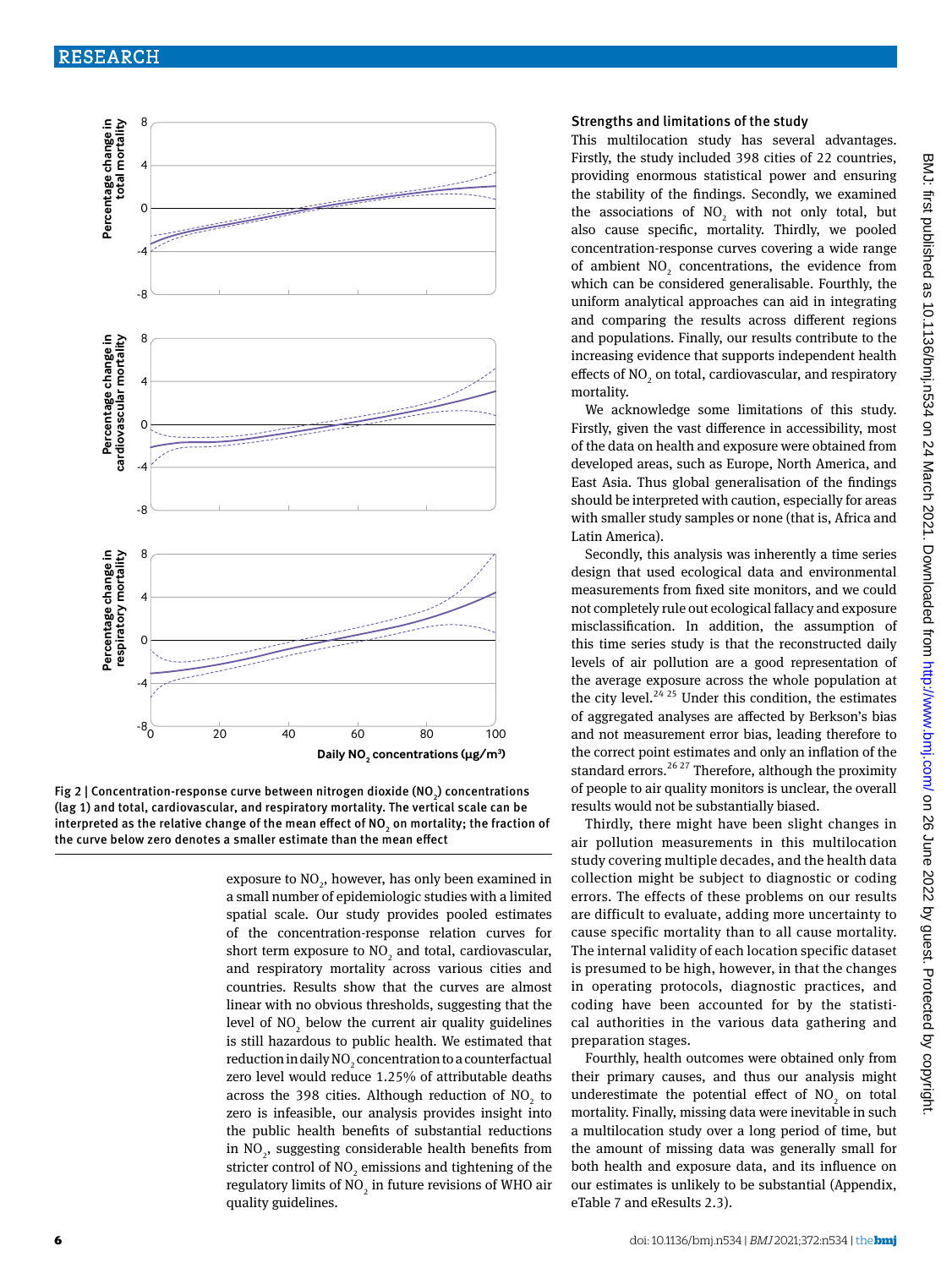| Table 3   Proportion of deaths attributable to reductions in daily NO, concentrations in each country or region |                |                                         |                                                          |                                 |  |  |  |
|-----------------------------------------------------------------------------------------------------------------|----------------|-----------------------------------------|----------------------------------------------------------|---------------------------------|--|--|--|
| Country/region                                                                                                  | <b>Cities</b>  | <b>Annual deaths</b><br>(in thousands)* | Annual NO <sub>2</sub> concentrations<br>$(\mu g/m^3)$ t | PAF (%; 95% CI)                 |  |  |  |
| Australia                                                                                                       | 3              | 53.5                                    | 21.4                                                     | 1.36 (0.76 to 1.96)             |  |  |  |
| <b>Brazil</b>                                                                                                   | 1              | 61.1                                    | 84.9                                                     | 2.87 (1.81 to 3.91)             |  |  |  |
| Canada                                                                                                          | 25             | 115.9                                   | 23.7                                                     | 1.45 (1.10 to 1.79)             |  |  |  |
| Chile                                                                                                           | $\overline{3}$ | 35.2                                    | 21.6                                                     | 1.13 (0.83 to 1.43)             |  |  |  |
| China                                                                                                           | 15             | 200.3                                   | 46.5                                                     | 2.61 (1.42 to 3.79)             |  |  |  |
| Colombia                                                                                                        |                | 23.1                                    | 30.5                                                     | 0.94 (0.04 to 1.84)             |  |  |  |
| Czech Republic                                                                                                  | 1              | 12.3                                    | 30.8                                                     | 1.39 (0.48 to 2.30)             |  |  |  |
| Estonia                                                                                                         | 4              | 7.0                                     | 11.4                                                     | $0.45$ (0.07 to 0.83)           |  |  |  |
| Finland                                                                                                         | 1              | 6.6                                     | 6.8                                                      | $0.28$ (0.05 to 0.51)           |  |  |  |
| Germany                                                                                                         | 12             | 135.0                                   | 29.6                                                     | 1.82 (1.37 to 2.27)             |  |  |  |
| Greece                                                                                                          | 1              | 28.8                                    | 50.2                                                     | 3.05 (1.79 to 4.29)             |  |  |  |
| Japan                                                                                                           | 47             | 377.0                                   | 16.7                                                     | $0.60$ $(0.31$ to $0.89)$       |  |  |  |
| Portugal                                                                                                        | 5              | 44.9                                    | 14.9                                                     | 0.76 (0.55 to 0.97)             |  |  |  |
| Romania                                                                                                         | 8              | 41.4                                    | 25.6                                                     | 0.70 (0.18 to 1.21)             |  |  |  |
| South Korea                                                                                                     | 7              | 21.0                                    | 43.7                                                     | 1.76 (0.51 to 3.00)             |  |  |  |
| Spain                                                                                                           | 48             | 117.2                                   | 26.4                                                     | 1.81 (1.34 to 2.29)             |  |  |  |
| Sweden                                                                                                          |                | 9.6                                     | 26.8                                                     | 1.46 (0.72 to 2.19)             |  |  |  |
| Switzerland                                                                                                     | 8              | 12.4                                    | 32.3                                                     | $0.78 (-0.21 \text{ to } 1.75)$ |  |  |  |
| Taiwan                                                                                                          | 3              | 32.8                                    | 42.2                                                     | 2.17 (1.17 to 3.15)             |  |  |  |
| Thailand                                                                                                        | 18             | 84.3                                    | 22                                                       | 0.70 (0.30 to 1.10)             |  |  |  |
| United Kingdom                                                                                                  | 39             | 194.0                                   | 25.6                                                     | $0.45$ $(0.11$ to $0.78)$       |  |  |  |
| <b>United States</b>                                                                                            | 147            | 985.4                                   | 28.7                                                     | 1.63 (1.32 to 1.94)             |  |  |  |
| Pooled                                                                                                          | 398            | 2598.7                                  | 26.9                                                     | 1.23 (0.96 to 1.51)             |  |  |  |
|                                                                                                                 |                |                                         |                                                          |                                 |  |  |  |

NO<sub>2</sub>=nitrogen dioxide; PAF%=population attributable fraction. \*Annual death numbers summed from the country specific time series data.

Table 3 | Proportion of deaths attributable to reductions in daily NO2

†Reductions in NO2 concentrations were calculated as the difference between country specific annual NO2 concentrations and the theoretically zero concentration.

#### Conclusions and policy implications

In summary, this multilocation time series analysis provides robust evidence for the independent associations of short term exposure to  $NO<sub>2</sub>$  with increased risk of total, cardiovascular, and respiratory mortality, although the total mortality burden might be underestimated as the study locations did not fully reach global coverage. The associations remained positive and statistically significant after adjusting for co-pollutants. The concentration-response curves were linear without discernible thresholds, suggesting a need to revise and tighten the current air quality guidelines of  $NO<sub>2</sub>$  for greater public health benefit, and to consider a regulation limit for daily mean NO<sub>2</sub> concentration. These findings contribute to a better understanding of how to optimise public health actions and strategies to mitigate air pollution.

#### **AUTHOR AFFILIATIONS**

<sup>1</sup>School of Public Health, Key Laboratory of Public Health Safety of the Ministry of Education and Key Laboratory of Health Technology Assessment of the Ministry of Health, Fudan University, P O Box 249, 130 Dong-An Road, Shanghai 200032, China

<sup>2</sup> Shanghai Key Laboratory of Atmospheric Particle Pollution and Prevention, Fudan University, Shanghai, China

<sup>3</sup> Department of Public Health, Environments and Society, London School of Hygiene and Tropical Medicine, London, UK

4 Department of Statistics, Computer Science and Applications "G Parenti," University of Florence, Florence, Italy

5 Institute of Social and Preventive Medicine, University of Bern, Bern, Switzerland

6 Oeschger Centre for Climate Change Research, University of Bern, Bern, Switzerland

<sup>7</sup> Department of Epidemiology and Preventive Medicine, School of Public Health and Preventive Medicine, Monash University, Melbourne, VIC, Australia

8 School of Public Health and Management, Binzhou Medical University, Yantai, Shandong, China

9 Shanghai Children's Medical Centre, Shanghai Jiao Tong University School of Medicine, Shanghai, China

- <sup>10</sup>School of Public Health, Institute of Environment and Population Health, Anhui Medical University, Hefei, China
- <sup>11</sup>School of Public Health and Social Work, Queensland University of Technology, Brisbane, QLD, Australia
- <sup>12</sup>Centre for Global Health, School of Public Health, Nanjing Medical University, Nanjing, China
- 13Faculty of Medicine, University of São Paulo, São Paulo, Brazil
- $14$ School of Epidemiology and Public Health, University of Ottawa, Ottawa, ON, Canada

<sup>15</sup>Air Health Science Division, Health Canada, Ottawa, ON, Canada <sup>16</sup>Department of Public Health, Universidad de los Andes, Santiago, Chile

<sup>17</sup>School of Nursing and Obstetrics, Universidad de los Andes, Santiago, Chile

18Instituto Nacional de Salud Pública de México, Cuernavaca, México

<sup>19</sup>Institute of Atmospheric Physics, Czech Academy of Sciences, Prague, Czech Republic

<sup>20</sup>Faculty of Environmental Sciences, Czech University of Life Sciences, Prague, Czech Republic

<sup>21</sup> Department of Public Health and Clinical Medicine, Umeå University, Umeå, Sweden

 $22$ Institute of Family Medicine and Public Health, University of Tartu, Tartu, Estonia

<sup>23</sup>Estonian Environmental Research Centre, Tallinn, Estonia

<sup>24</sup>Center for Environmental and Respiratory Health Research (CERH) University of Oulu, Oulu, Finland

<sup>25</sup>Potsdam Institute for Climate Impact Research, Potsdam, Germany

26Universidad Pablo de Olavide, Department of Physical, Chemical, and Natural Systems, Sevilla, Spain

<sup>27</sup> Institute of Epidemiology, Helmholtz Zentrum München - German Research Center for Environmental Health (GmbH), Neuherberg, Germany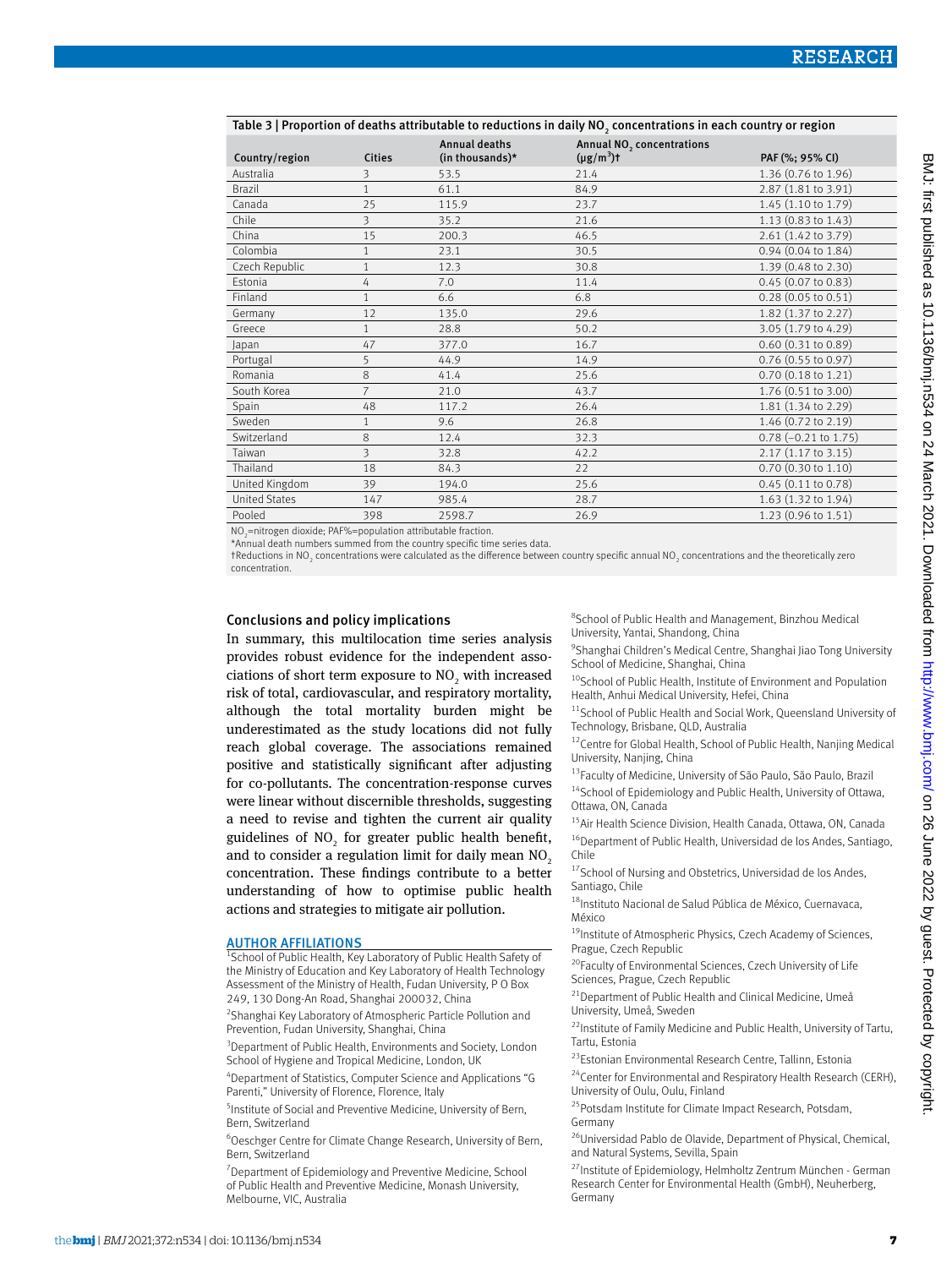<sup>28</sup> Department of Hygiene, Epidemiology and Medical Statistics, School of Medicine, National and Kapodistrian University of Athens, Athens, Greece

29School of Population Health & Environmental Sciences, King's College London, London, UK

<sup>30</sup>Department of Global Health Policy, Graduate School of Medicine, University of Tokyo, Tokyo, Japan

<sup>31</sup> Faculty of Health and Sport Sciences, University of Tsukuba, Tsukuba, Japan

<sup>32</sup>School of Tropical Medicine and Global Health, Nagasaki University, Nagasaki, Japan

<sup>33</sup> Department of Environmental Health, Portuguese National Institute of Health, Porto, Portugal

34EPIUnit - Instituto de Saúde Pública, Universidade do Porto, Porto, Portugal

<sup>35</sup>Faculty of Geography, Babes-Bolay University, Cluj-Napoca, Romania

<sup>36</sup>Department of Earth Sciences, University of Turin, Turin, Italy

<sup>37</sup> Department of Public Health Science, Graduate School of Public Health and Institute of Health and Environment, Seoul National University, Seoul, South Korea

38Institute of Environmental Assessment and Water Research, Spanish Council for Scientific Research, Barcelona, Spain

<sup>39</sup>Department of Statistics and Operational Research, Universitat de València, València, Spain

<sup>40</sup>CIBER of Epidemiology and Public Health, Madrid, Spain

41Swiss Tropical and Public Health Institute, Basel, Switzerland

42 University of Basel, Basel, Switzerland

43Environmental and Occupational Medicine, National Taiwan University College of Medicine and NTU Hospital, Taipei, Taiwan 44National Institute of Environmental Health Sciences, National

Health Research Institute, Miaoli, Taiwan

45 School of the Environment, Yale University, New Haven, CT, USA 46Department of Environmental Health, Harvard T H Chan School of Public Health, Boston, MA, USA

<sup>47</sup>Key Laboratory of Environment and Health, Ministry of Education, and State Key Laboratory of Environmental Health (Incubating), School of Public Health, Tongji Medical College, Huazhong University of Science and Technology, Wuhan, China

48Centre for Statistical Methodology, London School of Hygiene and Tropical Medicine, London, UK

49Centre on Climate Change and Planetary Health, London School of Hygiene and Tropical Medicine, London, UK

50Children's Hospital of Fudan University, National Centre for Children's Health, Shanghai, China

Contributors: HaK and AG are both senior authors and contributed equally to this work. HaK and AG designed the study. XM, CL, and RC are joint first authors with equal contribution. XM, CL, and RC coordinated the work, conducted the statistical analysis, and took the lead in drafting the manuscript and interpreting the results. FS, AMV-C, ST, EL, IHH, MH, VH, AT, AU, Y-LLG, CI, MLB, and TW provided substantial scientific input in interpreting the results and drafting the manuscript. AM, YG, MdSZSC, PHNS, PMC, NVO, SOG, JK, HO, MM, JJKJ, NR, VH, AS, KK, AA, YH, CFSN, BN, JPT, SF, HoK, BF, CA, MSR, S-CP, SL, AZ, and JS provided the data and contributed to interpretation of the results and to the submitted version of the manuscript. HaK and AG are the guarantors. The corresponding author attests that all listed authors meet authorship criteria and that no others meeting the criteria have been omitted.

Funding: HaK was supported by the National Natural Science Foundation of China (92043301, 82030103, and 91843302) and China Medical Board Collaborating Program (16-250). AG and FS were supported by the Medical Research Council, UK (MR/ M022625/1), the Natural Environment Research Council, UK (NE/ R009384/1), and the European Union's Horizon 2020 Project Exhaustion (820655). VH was supported by the Spanish Ministry of Science and Innovation (PCIN-2017-046), and the German Federal Ministry of Education and Research (01LS1201A2). YH and MH were supported by the Environment Research and Technology Development Fund (JPMEERF15S11412) of the Environmental Restoration and Conservation Agency, Japan. JK and AU were supported by the Czech

Science Foundation (18-22125S). ST was supported by the Shanghai Municipal Science and Technology Commission (18411951600). Y-LLG was supported by a Career Development Fellowship of the Australian National Health and Medical Research Council (APP1163693). SL was supported by an Early Career Fellowship of the Australian National Health and Medical Research Council (APP1109193). JJKJJ and NR were supported by the Academy of Finland (310372). The funders had no role in considering the study design or in the collection, analysis, interpretation of data, writing of the report, or decision to submit the article for publication.

Competing interests: All authors have completed the ICMJE uniform disclosure form at [www.icmje.org/coi\\_disclosure.pdf](http://www.icmje.org/coi_disclosure.pdf) and declare: support from the National Natural Science Foundation of China, China Medical Board Collaborating Program, Medical Research Council, UK, Natural Environment Research Council, UK, European Union's Horizon 2020 Project Exhaustion, Spanish Ministry of Science and Innovation, German Federal Ministry of Education and Research, the Environmental Restoration and Conservation Agency, Japan, the Czech Science Foundation, the Shanghai Municipal Science and Technology Commission, the Australian National Health and Medical Research Council, and the Academy of Finland; no financial relationships with any organisations that might have an interest in the submitted work in the previous three years; no other relationships or activities that could appear to have influenced the submitted work.

#### Ethical approval: Not required.

Data sharing: Data have been collected within the MCC (Multi-City Multi-Country) Collaborative Research Network [\(https://mccstudy.](https://mccstudy.lshtm.ac.uk/) [lshtm.ac.uk/\)](https://mccstudy.lshtm.ac.uk/) under a data sharing agreement and cannot be made publicly available. Researchers can refer to MCC participants listed as coauthors for information on accessing the data for each country.

The lead authors (HaK and AG) affirm that the manuscript is an honest, accurate, and transparent account of the study being reported; that no important aspects of the study have been omitted; and that any discrepancies from the study as planned (and, if relevant, registered) have been explained.

Dissemination to participants and related patient and public communities: The findings will be disseminated through press releases by the research institutions of the contributing authors.

Provenance and peer review: Not commissioned; externally peer reviewed.

This is an Open Access article distributed in accordance with the Creative Commons Attribution Non Commercial (CC BY-NC 4.0) license, which permits others to distribute, remix, adapt, build upon this work non-commercially, and license their derivative works on different terms, provided the original work is properly cited and the use is noncommercial. See:<http://creativecommons.org/licenses/by-nc/4.0/>.

- 1 US EPA. National Ambient Air Quality Standards for six criteria pollutants. 2016.
- 2 Chen R, Yin P, Meng X, et al. Associations Between Ambient Nitrogen Dioxide and Daily Cause-specific Mortality: Evidence from 272 Chinese Cities. *Epidemiology* 2018;29:482-9. doi:10.1097/ EDE.0000000000000829
- 3 Faustini A, Rapp R, Forastiere F. Nitrogen dioxide and mortality: review and meta-analysis of long-term studies. *Eur Respir J* 2014;44:744-53. doi:10.1183/09031936.00114713
- 4 US-EPA. Integrated science assessment for oxides of nitrogen health criteria (final report). 2008.
- 5 US-EPA. Integrated science assessment for oxides of nitrogen health criteria (final report). 2016.
- 6 WHO. *Air quality guidelines for particulate matter, ozone, nitrogen dioxide and sulfur dioxide: global update 2005.* World Health Organization, 2006.
- 7 Krzyzanowski M. WHO air quality guidelines for Europe. *J Toxicol Environ Health A* 2008;71:47-50. doi:10.1080/15287390701557834
- 8 Ministry of Ecology and Environment C. Ambient Air Quality Standards2012.
- 9 Mills IC, Atkinson RW, Kang S, Walton H, Anderson HR. Quantitative systematic review of the associations between short-term exposure to nitrogen dioxide and mortality and hospital admissions. *BMJ Open* 2015;5:e006946. doi:10.1136/bmjopen-2014-006946
- 10 Gasparrini A, Guo Y, Hashizume M, et al. Temporal Variation in Heat-Mortality Associations: A Multicountry Study. *Environ Health Perspect* 2015;123:1200-7. doi:10.1289/ehp.1409070
- 11 Gasparrini A, Guo Y, Hashizume M, et al. Mortality risk attributable to high and low ambient temperature: a multicountry observational study. *Lancet* 2015;386:369-75. doi:10.1016/S0140- 6736(14)62114-0